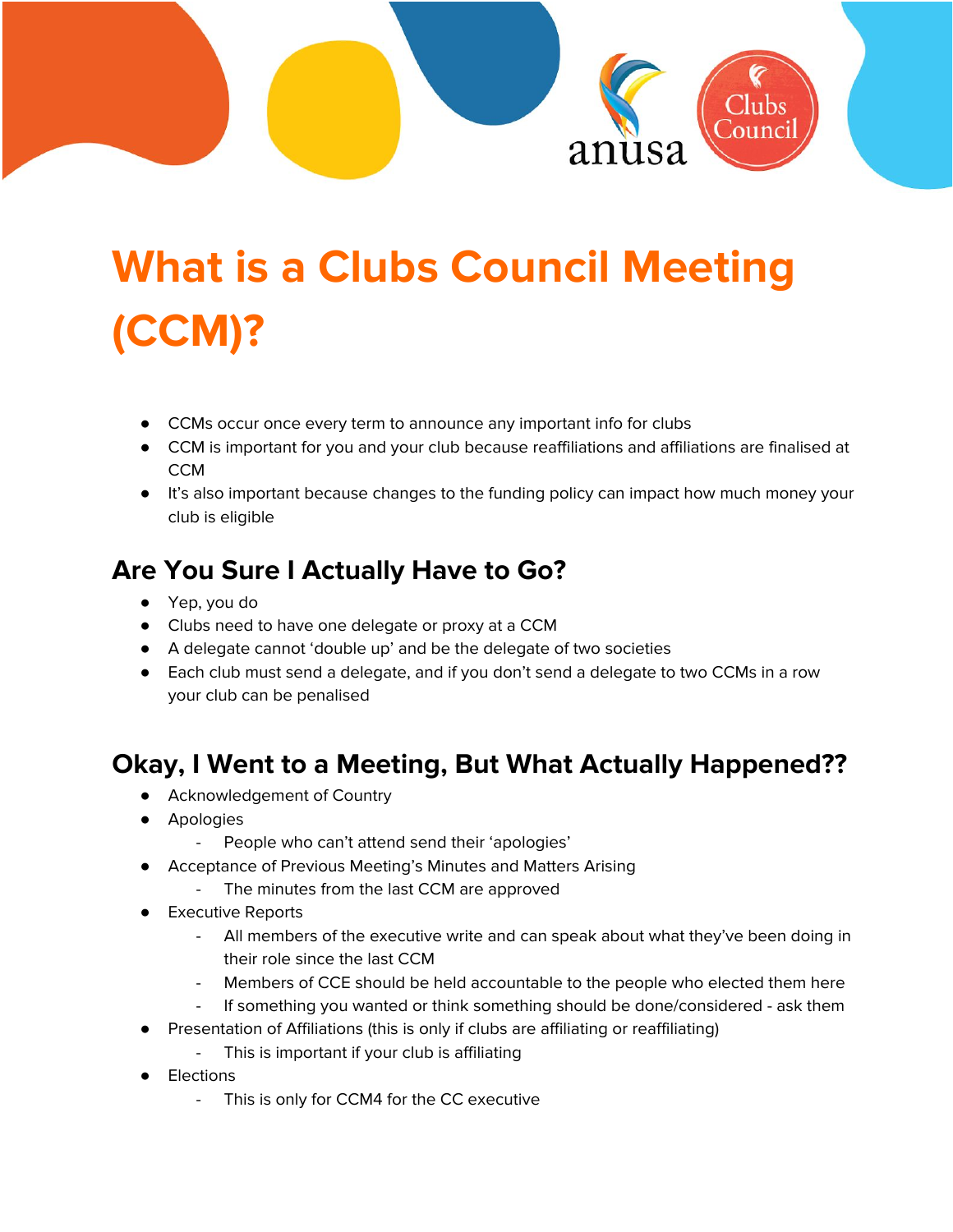- Nominees will give speeches before clubs vote
- If you are interested in running for CCE this will be advertised beforehand
- Items for Discussion
	- Any major decisions made by CCE will be discussed and voted on here
	- This ensures the clubs support their decisions
- **Other Business Item** 
	- Basically anything else that needs to be discussed happens here
	- All of the above items need to be submitted before the agenda is released
	- However, any items here can be added later
- Date of next meeting and Close
	- This is where the rough time of the next CCM will be announced

#### **What is a Motion Actually?**

- Motions are items that are voted on by all of the clubs such as policy changes, new affiliations or spending changes
- There are lots of things you can do with motions
- They need someone to 'move' (or propose) a motion
- They also require someone to 'second' (or support) them
- Any delegate or member of CCE then can speak against the motion
- The 'mover' then has the right of reply, and this means they can rebut this
- People can then vote on whether they support or disagree with this

## **How Can I Move a Motion?**

- You need to be the delegate to a CCM for a club
- Then, you need to write up what you want to move, and send it to the email address that should be written in to the CCM event description
- If in doubt, send the email to [sa.clubs@anu.edu.au](mailto:sa.clubs@anu.edu.au)
- If you're not sure how to write a motion, email what you think you want to change, and the CCE will be happy to help out with the governance-y stuff
- Then at CCM, you need someone to second your motion, and you need to speak about why you think your motion is good
- The outcome is then decided by the club delegates voting

# **What are these 'Standing Order' things?**

- ANUSA has created 'Standing Orders' and these are the rules that must be adhered to at CCM
- You can find the whole Standing Orders on the ANUSA website (on page 23-29 of the [Constitution](https://anusa.com.au/about/anusa/constitution/) and Regulations)